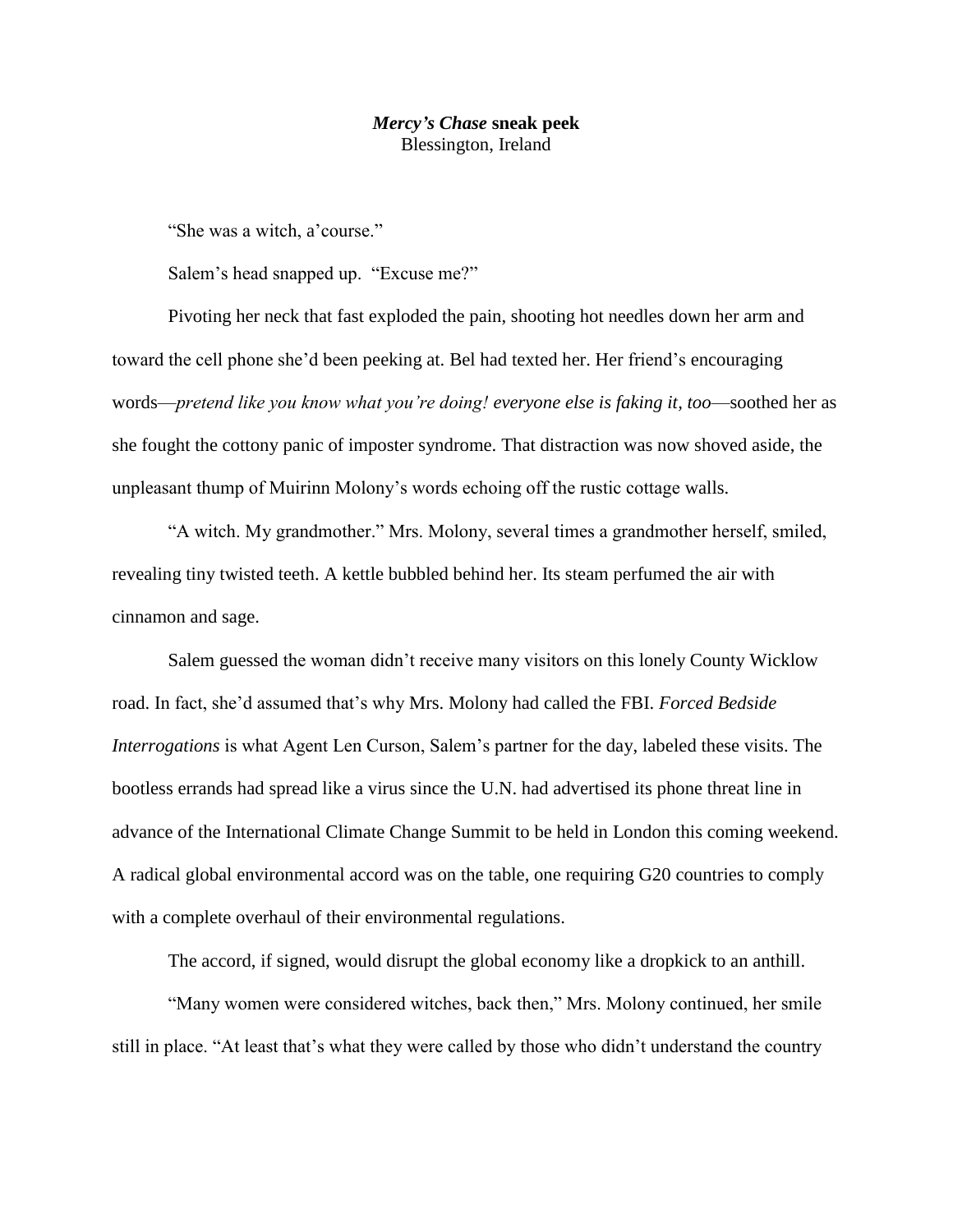ways. Really, my mamó was a midwife, not that it would have mattered, would it? Nurse, healer, cook. They were all labeled as witches. You sure I can't offer you a spot of tea?"

The woman had spoken as one long word, her accent thick. Salem was still trying to catch up. "Your grandmother was a witch?"

Mrs. Molony exhaled a gentle disgust. *Och*. She stood, her head nearly brushing the low ceiling. "It'll be easier to show you, won't it? Here's a bit for you before we tramp outdoors." She offered Salem, not Agent Curson, a plum-sized sachet of herbs. It was string-tied in a scrap of blue cloth dotted with red flowers. "Protection against evil."

Salem glanced at her partner before tucking the aromatic bundle in her parka pocket. Judging by his sour expression, he was more certain than ever that they were on a snipe hunt. He brushed imaginary dust off his ironed jeans and followed the woman outside her cottage. Salem took up the rear, allowing her initial shock at the mention of witches to pass. Mrs. Molony had been referring to country superstition, not a dark conspiracy.

She stepped outdoors and inhaled deeply of the scent of wet campfire. The weather had changed three times since she'd left the Dublin airport. Most recently, a coy sun had elbowed out the rain. Its light danced with shadows at the edges of her vision, causing her to see movement where there was none, to stare too long into misted thickets and dripping brambles straight out of a fairy tale. She waded through burring and clucking chickens scratching at rain-softened earth, walking gently so as not to disrupt them. Beyond the low stone wall containing the yard grew a vivid field of red poppies that mirrored the tiny blooms on the sachet's fabric, and further still rolled an emerald green Salem had yet to grow accustomed to, the lush hills liquid and timeless.

Agent Curson had driven the forty-seven miles to Mrs. Molony's cottage. When he'd entered the directions into the GPS, Salem had studied the sky rather than swallowing an Ativan,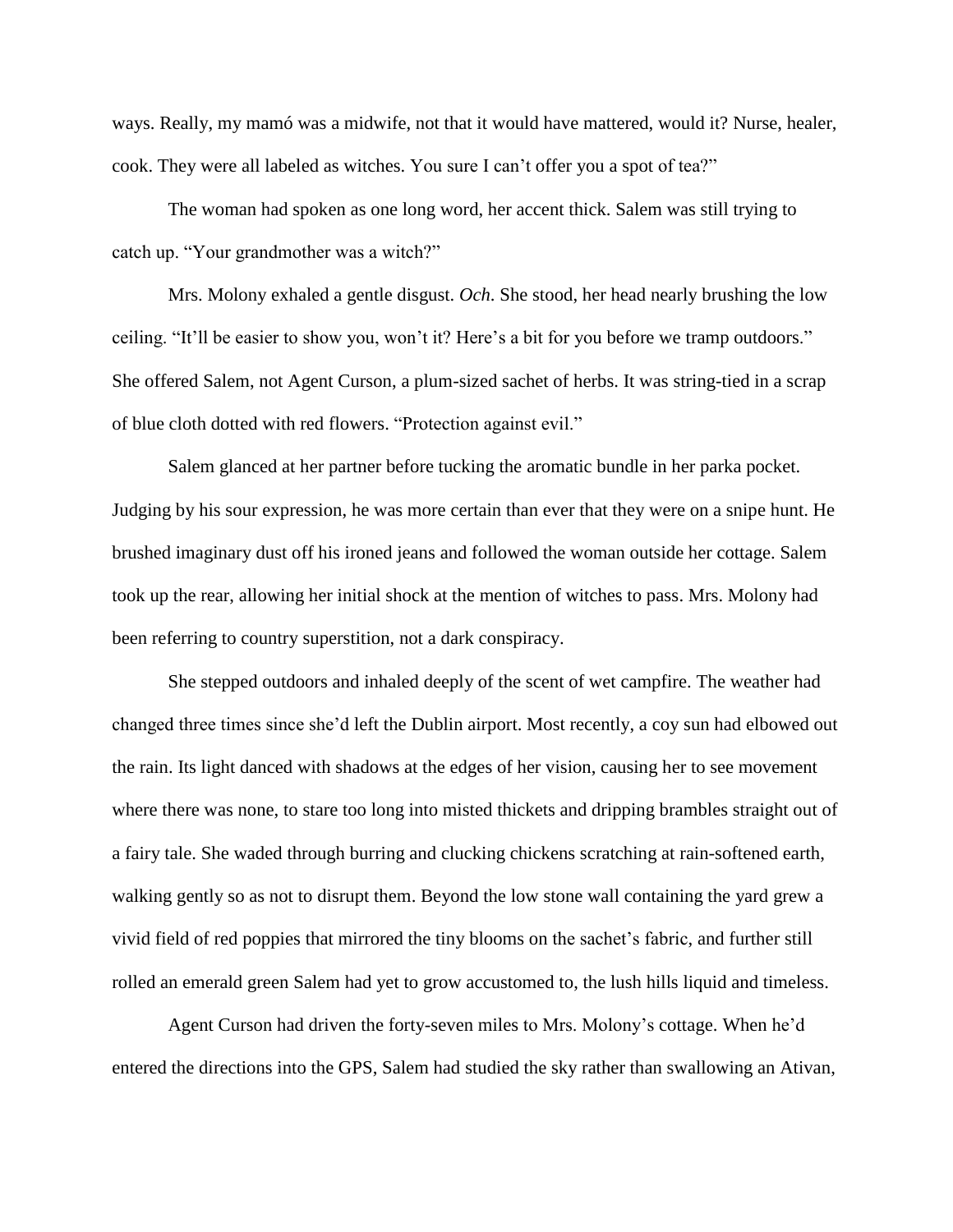the latter a habit she'd re-upped since moving to London. Something about Ireland tugged at her gut in the weirdest way, comforting her by making her homesick for a place she'd never been.

As odd as the sensation was, it was better than anxiety, and she was grateful for the reprieve. She'd thought she had her agoraphobia under control when she'd agreed to join the FBI, but then she'd been assigned to London, and suddenly Minneapolis was forever away and the world too large.

Her recruiting supervisor had been insistent. *Your country needs you. The Cipher Bureau needs you. Your cryptanalysis will save lives.*

And so she had gone.

She had joined the top-secret Cipher Bureau, or the Black Chamber as it was tagged by the handful of people who knew of it. The Black Chamber had been dreamed up in 1919, when the U.S. State Department and the Army proposed a peace-time cryptanalysis department. The organization initially disguised itself as a commercial coding company and set up stakes in New York City. The front office produced toll-saving telegram abbreviations for businesses while the back office cracked the diplomatic communications of the most powerful nations in the world.

It'd been shut down in 1929 after Secretary of State Henry Stimson famously declared that "gentlemen do not read each other's mail." Gina Hayes, the first female president of the United States of America, felt no such compunction. Her first unofficial act after taking office in January had been to revive the Black Chamber as a covert branch of the FBI.

Not counting the analysts recruited to join, fewer than a dozen people knew.

The Black Chamber 2.0 was licensed to operate across international boundaries in service of Americans. They were to be the United States' conduit to Five Eyes, the intelligence alliance among the U.S., the United Kingdom, New Zealand, Australia, and Canada that allowed the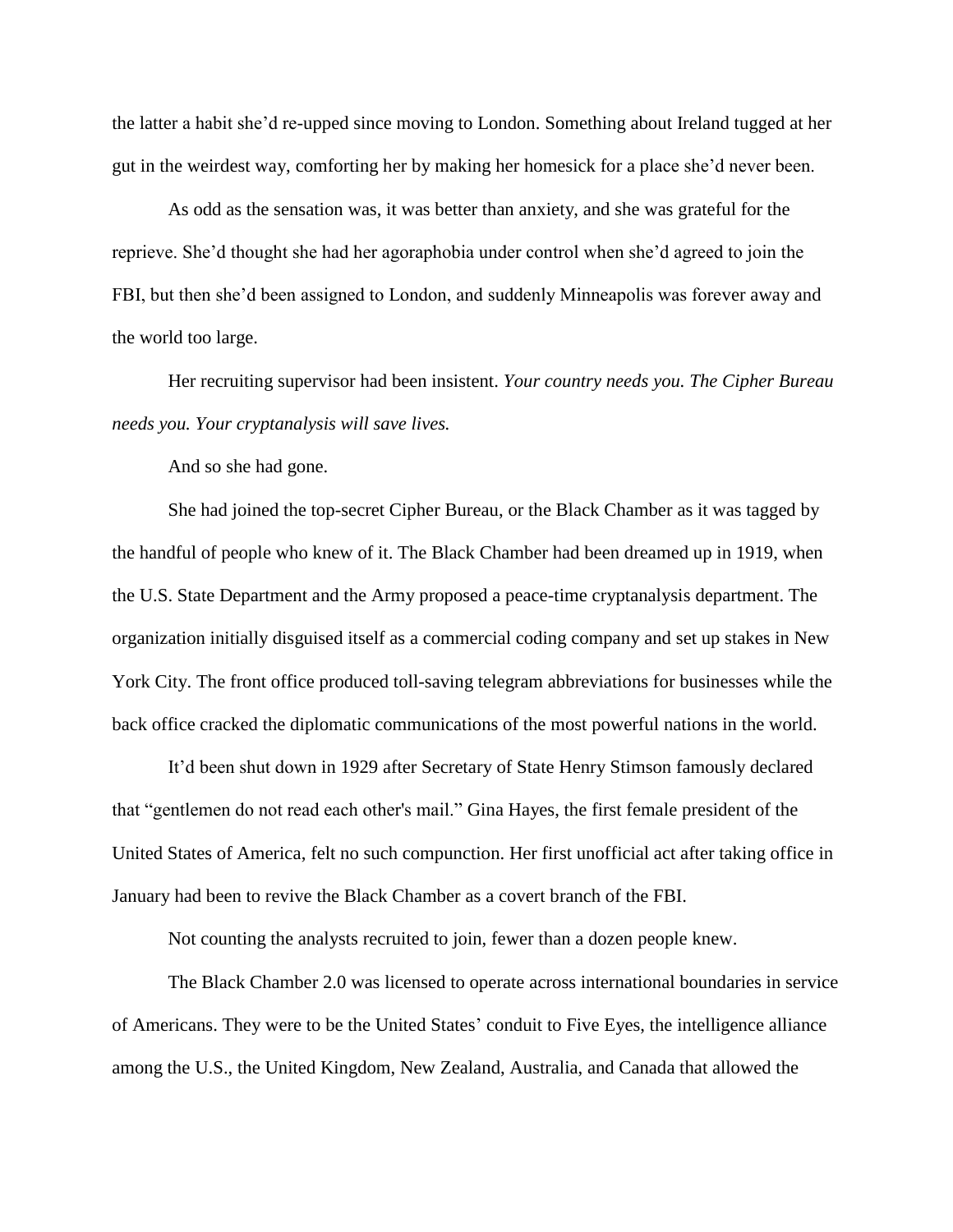countries to spy on one another's citizens, sharing relevant SIGINT uncovered during surveillance: impending terrorist attacks, assassination plans, destabilizing movements.

Len Curson and Salem Wiley were the first Black Chamber 2.0 analysts hired; another ten had followed. Apart from Curson, all the agents assigned to the Campus had been speedtrained at Quantico, chosen for the resurrected department based on their linguistic and computer aptitude. The battles that decided the fates of nations were now waged in cyberspace, physical soldiers replaced with computer warriors. Nonetheless, the analysts still needed to know how to defend themselves on solid ground.

During her sixteen weeks at Quantico, Salem had learned the proper use and maintenance of firearms, close space defensive tactics, survival skills, and intelligence gathering. She'd been at turns terrified and exhilarated during the training. Once she graduated, she was allowed a three-day trip home before becoming an active analyst.

Her first, agoraphobia-stoking assignment?

Work with other Five Eyes agents in London to intercept and decode every threat arriving in advance of the climate change summit. The conference was drawing leaders from all over the world, including President Gina Hayes, German Chancellor Angela Merkel, leaders of NGOs and progressive organizations, professors and researchers, and artists and activists from around the globe.

Salem'd been chained to a cubicle since she'd been stationed in London, tasked with sifting through piles of dead-end codes and paper tiger threats interspersed with developing a quantum-based SIGINT intercept program that she never had enough time for. At the end of a full day of coding and cracking, if she had the energy, she'd head to the onsite gym to lift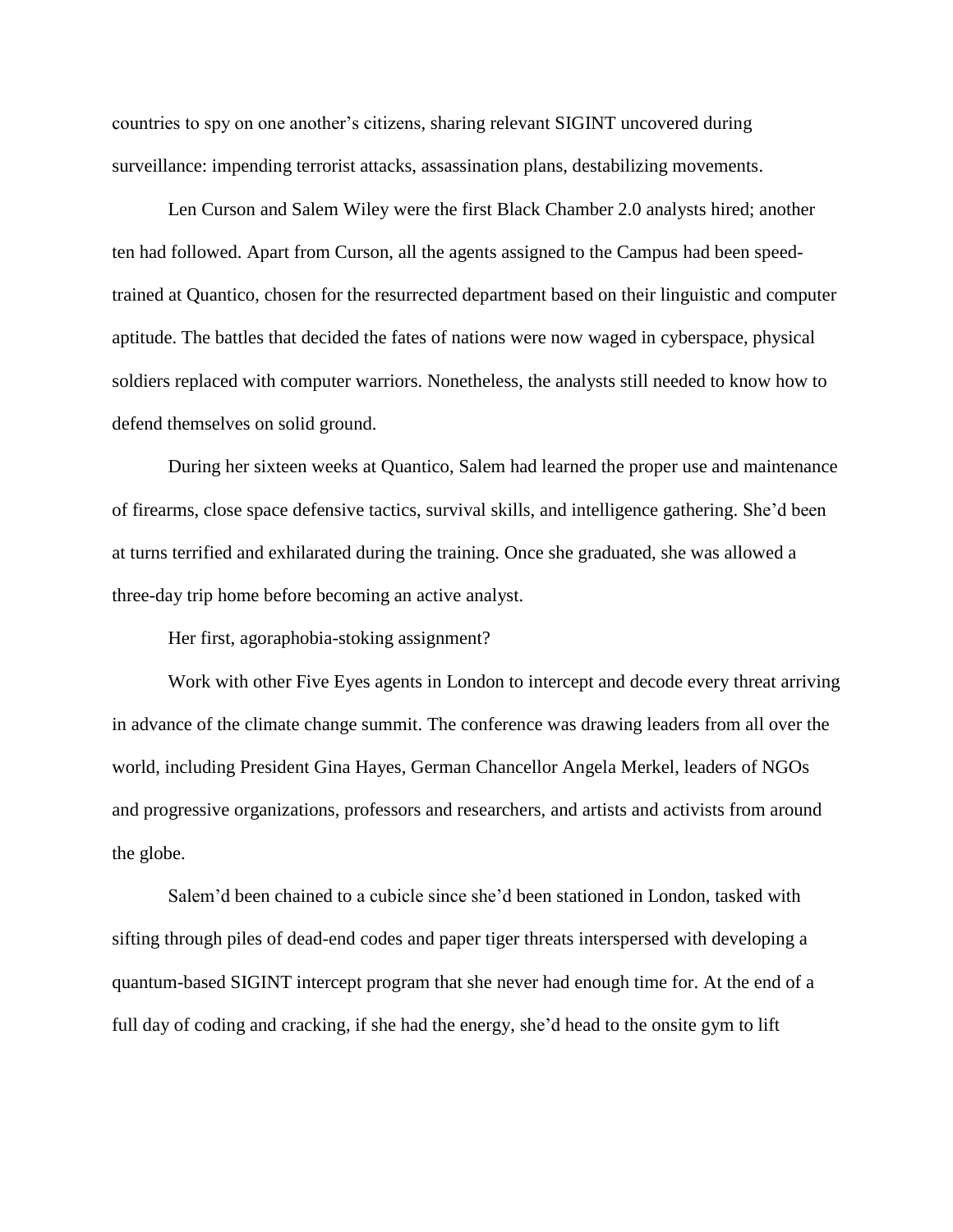weights before tromping upstairs to the gray temp barracks and a private room not much bigger or brighter than her cubicle. Then she'd wake up and start all over again.

She loved the work.

She *hated* being so far from home.

She'd also developed an antagonistic relationship with her computer chair. It was an old model designed to wheeze up or down and that was it. No matter how she messed with it, the angle was not right. Her elbows either hung too low or were stretched too high, and the arm rests irritated her after eight hours in the chair.

Hence the Gordian knot swelling in her neck.

When Agent Curson, a twenty-five-year veteran of the FBI and a trained linguist, had requested her on this field job, she'd been almost relieved to escape that Iron Maiden of a computer chair, even though it meant flying in a four-seater plane across the sea to Dublin, a journey that would have been unthinkable this time last year.

Agent Curson had said that a Mrs. Muirinn Molony had called the threat line. She'd received evidence from a relative suggesting that President Gina Hayes would be assassinated at the upcoming summit. She insisted she needed to speak to agents in person, to show them the danger, that lives were at stake. These agents must be able to crack codes, she'd said.

Agent Curson had dedicated the hour-long drive from the airport to Mrs. Molony's Blessington cottage to complaining about what a monumental shitcan time-waster this was, interspersed with travel suggestions should she ever return, including a recommendation that she visit St. Brigid's Cathedral just up the road.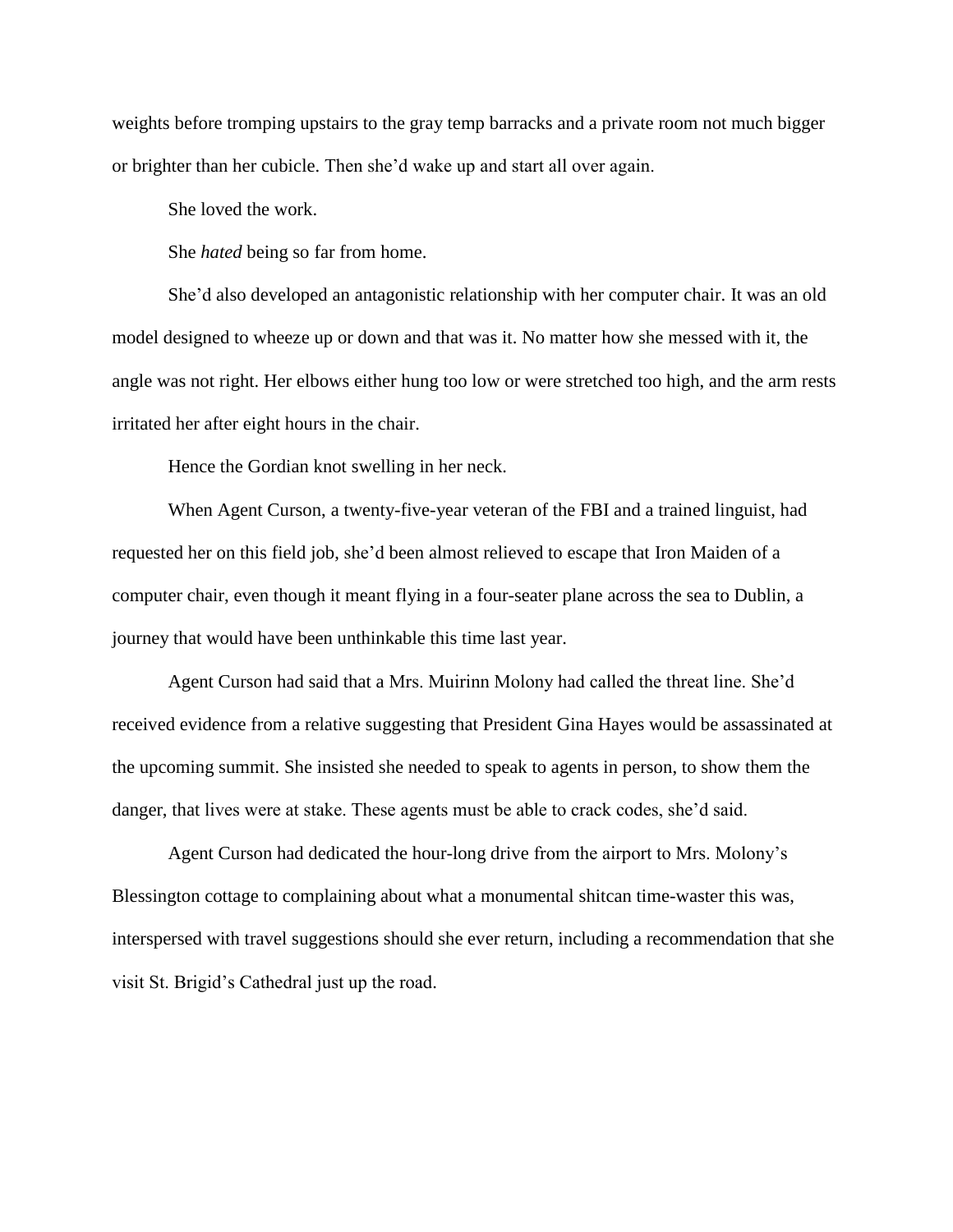Salem had granted him half her attention. The rest of her was marveling at Ireland's atmosphere, a steely gray sky studded with jagged, wet clouds, the heavens seemingly close enough to whisper a secret in her ear.

"The coded message is just ahead." Mrs. Molony tightened her apron as she walked, raising her voice so Agent Curson and Salem could both hear. "It's after I uncovered it that I had the dream about the shooting of your president. Straight from the mouth of my dead **mamó**."

Agent Curson tossed a glance over his shoulder. *Told you so*, it said. *Snipe hunt.*

Salem stepped past her partner as they crested a small rise, determined to treat the lonely woman with respect. So what if Mrs. Molony had a fanciful imagination? She'd gotten them out of their cubicles and into this green countryside under a sky that felt like an embrace. "You weren't actually informed of a threat, Mrs. Molony? You dreamt it?"

"Aye, at first." She had a humping walk, as if one leg was shorter than the other. She limped through the hedgerow and over a line of stones. "Then the visions came. I see them eyes open or closed now, I do. I wouldn'ta wasted your time otherways. Right around this bend we go."

They stepped into a clearing surrounded by knobby, gnarled trees no taller than Salem. She smelled it before she saw it: fresh-dug dirt, loamy and alive in the middle of the glade. A headstone leaned toward the earth three feet from the hole. The trees cast skeleton shadows over the gravesite.

Mrs. Molony nodded. "Here's where I was talking. The well I was to dig. That's how I uncovered the urgent message that brought you here."

Salem pushed a loose curl from her eye. "You dug a well by your grandmother's grave?" The woman shrugged. "That's where the water is."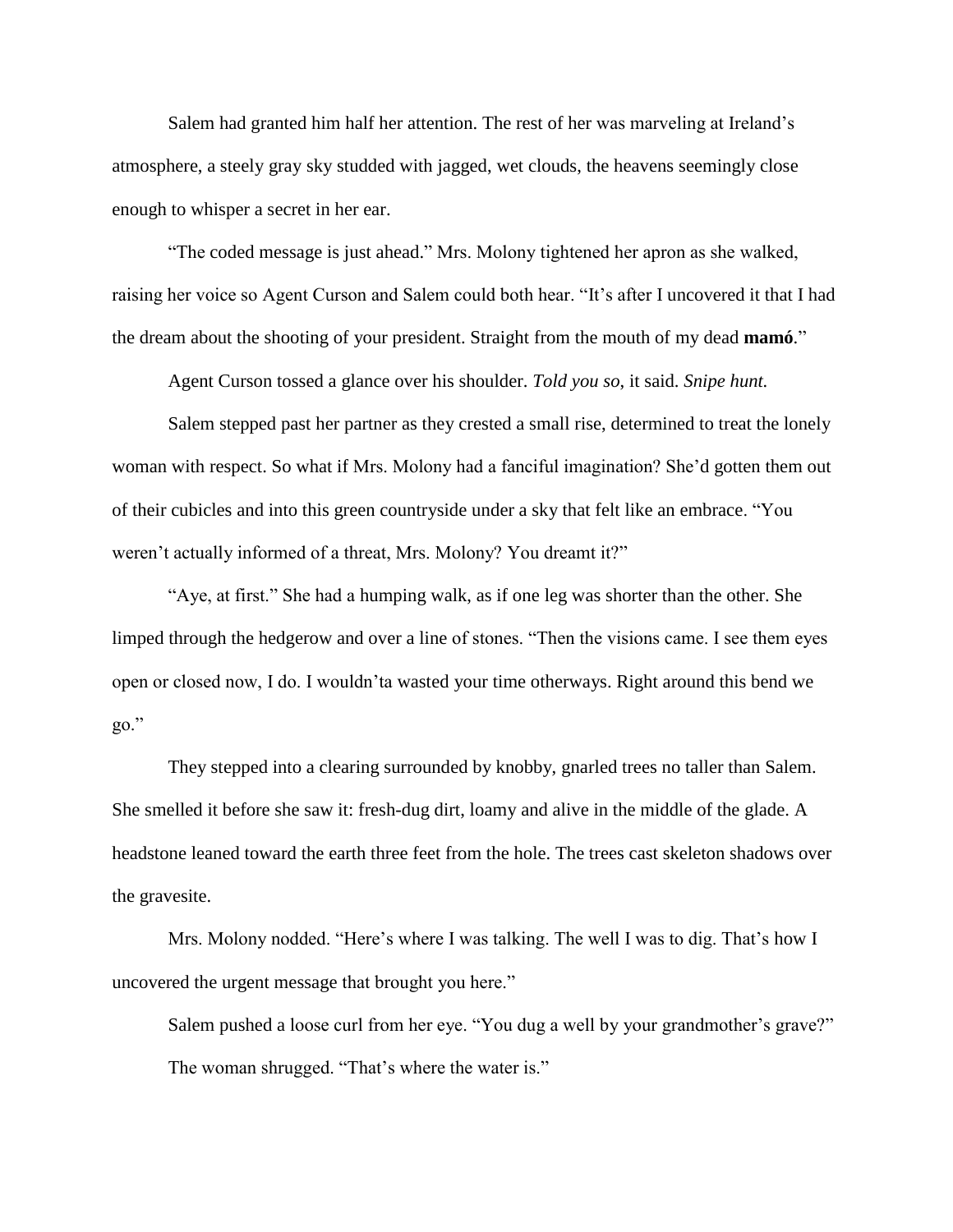Salem didn't meet Agent Curson's glance. Instead, she smiled encouragingly at Mrs. Molony and began planning the story she'd relay to Bel. Bel, who was in physical therapy and learning to navigate the world without workable legs since she'd taken a bullet to save Gina Hayes, who'd threatened to drug Salem and tattoo "loser" on her forehead if she didn't take the Black Chamber job, who'd joked that it was easier to land dates in a wheelchair because all the women she met wanted to mother her.

Salem was thinking of Bel when the bird swooped at her. "Gah!"

She swung wildly at the air, ignoring Agent Curson's startled bark of laughter. The magpie flapped and squawked before landing in the nearest copse of trees.

Salem straightened her jacket and glanced around, heart thudding with surprise and embarrassment. Mrs. Molony was staring at her, her rheumy eyes suddenly clear, her gaze sharp and deep. Her smile was gone.

Salem's stomach clenched in response.

A ripple passed across Mrs. Molony's lined face. She pointed a bent finger at Salem, and then the bird. "Tip your hat at the magpie, or you're destined for a life of bad luck."

*Lady, you don't know the half of it.* But Salem made a saluting motion with an imaginary hat.

Agent Curson coughed.

Mrs. Molony's smile returned just as a cloud scudded over the sun. She indicated the pocket Salem had tucked the sachet into. "That's all right, then. You'll want to wear those protection herbs at your belt. That's what the string is about. And now, here's what you come for." She stepped to the fresh-dug hole and indicated that Agent Curson and Salem should do the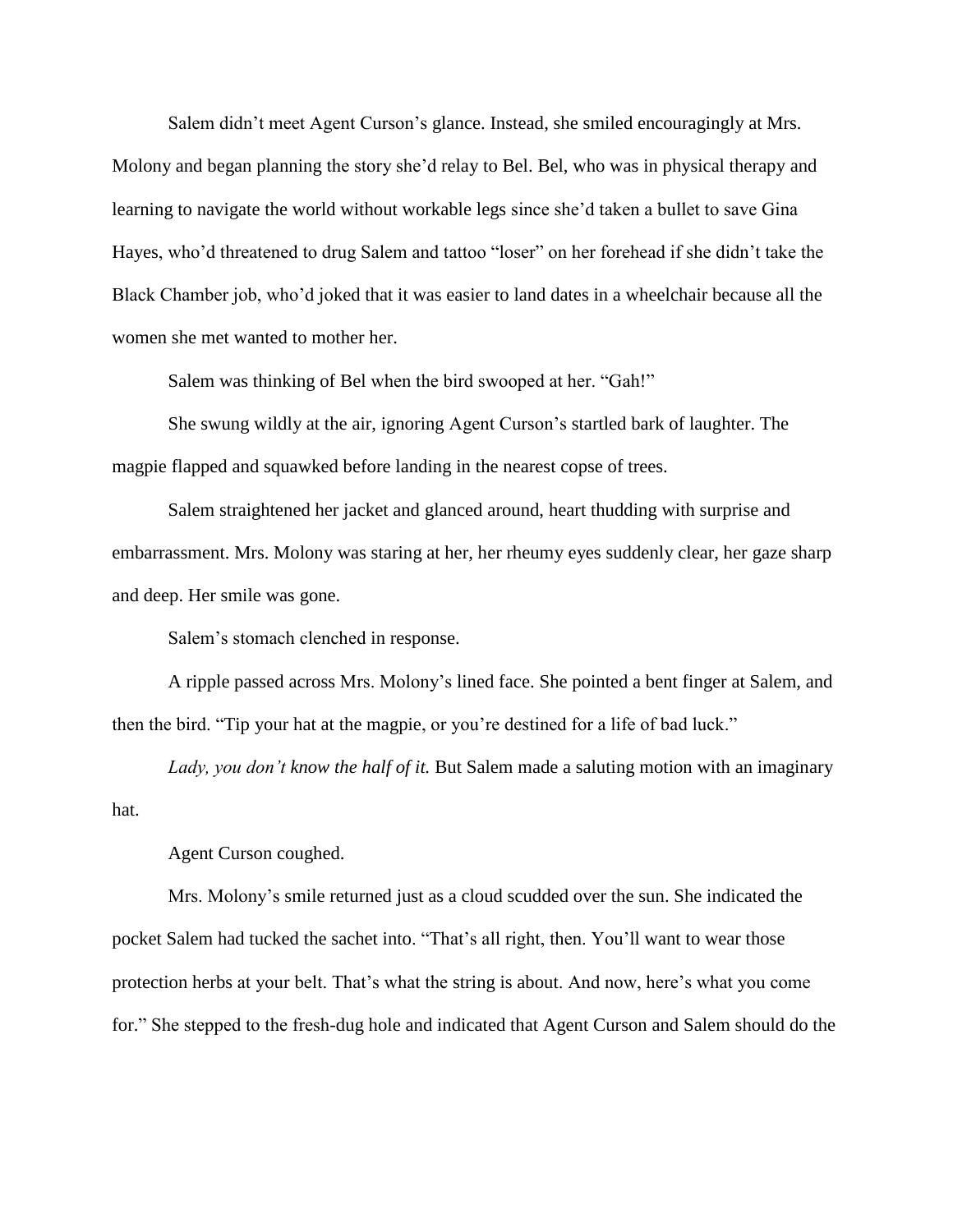same. "When I first laid eyes on the symbol, it put the heart crossways in me. Thought it was a wee set of graves right next to me mamó's."

Agent Curson reached the hole first. He grew bedrock still.

Salem stepped beside him, drawing the sachet out of her pocket as she moved.

She followed his gaze. Her breath turned to dust.

There, in a divot of dirt as thick and fresh as arterial blood, someone had first dug and then scraped away an area the size of a manhole cover. In the center of the cleared spot, a diorama jutted like teeth from the ground.

It was an almost perfect replica of Stonehenge.

Created over 4,000 years ago, the original Stonehenge was constructed of enormous rocks; some of them were bluestones transported more than 200 miles. How the stones were moved was shrouded with as much mystery as the purpose of the stone ring. Some archeologists argued that it was a place of annual celebrations, the original outdoor amphitheater. Others, citing the unusual number of deformities and the broad ethnic diversity in the human remains found at the Stonehenge, contended that it had been a place of mystical healing. Still others were sure that it had served as an enormous astronomical calendar.

The real-life Stonehenge was different from the miniature Mrs. Molony had uncovered in only one regard: Mrs. Molony's featured an extra piece.

And if archeologists could see what Salem was looking at now, they'd have no question what Stonehenge was built for.

But that's not why Salem's heart was pounding at the cage of her chest.

No, what had her suddenly feeling like a hunted animal were the five tiny letters carved on that extra piece, their edges dull yet still legible.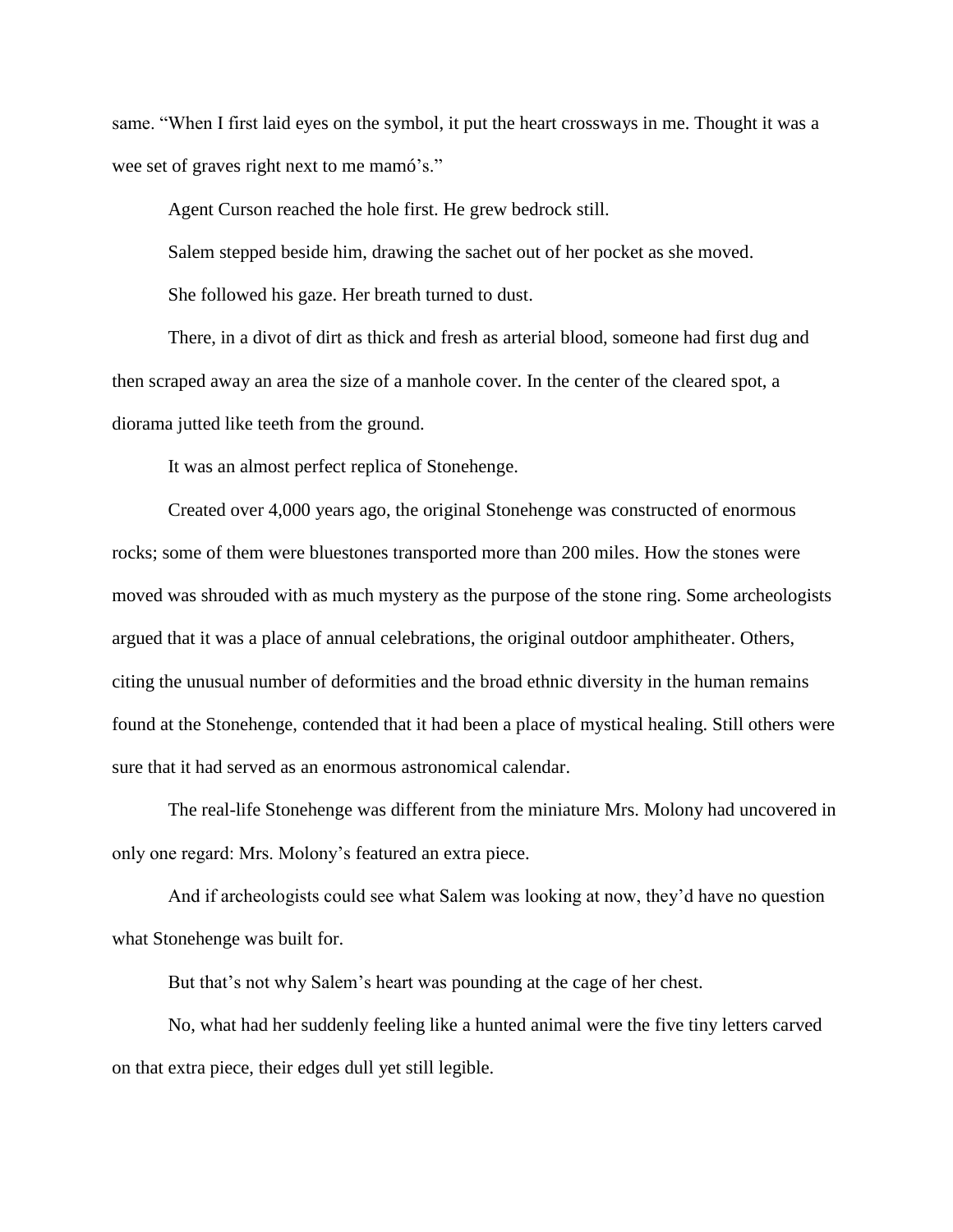*mercy*

The same plea found on the locket worn by Bel's mother the night she was murdered.

She grabbed Agent Curson's arm for support.

He recoiled beneath that close Irish sky.

Her tongue thick, she pointed a shaking finger toward the ancient code. *Can't you see it? Something that all modern archeologists have missed, the truth that their training and education has taught them to overlook: a feminine explanation for Stonehenge!*

Her blood had bubbled with the awareness.

But she couldn't speak, not with Agent Curson sneering at like she was a silly girl.

Not with Mrs. Molony cutting her with those sharp-again eyes.

Salem's voice didn't come.

She closed her mouth. She dismissed her kneejerk Stonehenge hypothesis for the fanciful foolishness it was, buried it down deep where she stored all stupid ideas unspoken. It was her mother's fault the crazy thought even entered her rational mind. More specifically, she pinned it on being introduced to the Underground, the organization Vida Wiley led. Salem's mother had wanted to induct Salem into the organization, teach her its history and purpose, had in fact clandestinely trained her to become the Underground's codebreaker, cracking the ancient ciphers rumored to lead to a truth that would right history and restore women's global power.

Salem had zero interest.

She intended to live a life in plain sight, an existence where she knew the expectations. She would crack codes, but she would work for an above-board organization. Conspiracies, ancient organizations, and secret trails that led to even more clandestine histories had driven her anxiety to an unbearable level and cost Bel her ability to walk. Salem planned to remain in the